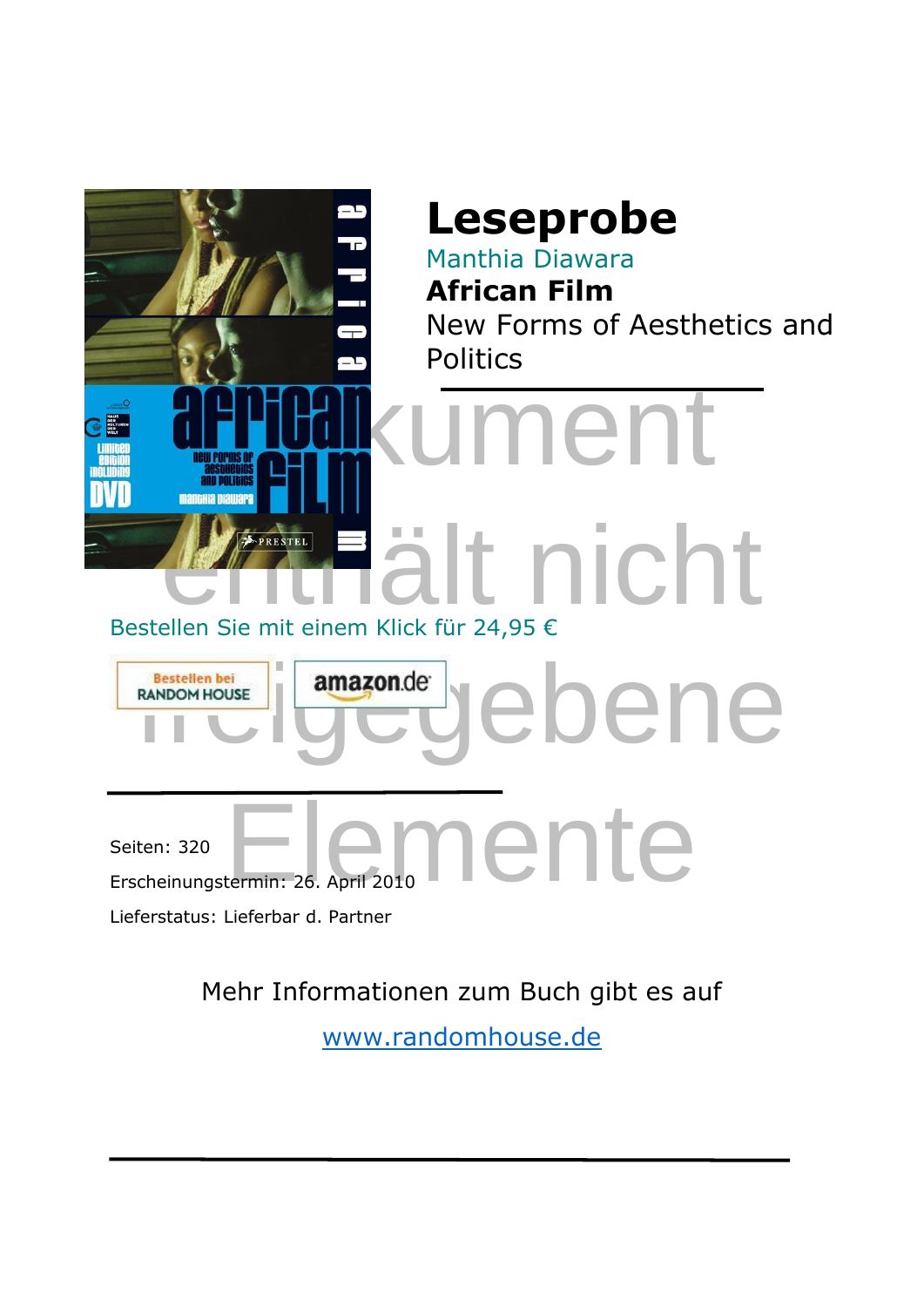## **Inhalte**

- [Buch lesen](#page-2-0)
- [Mehr zum Autor](#page-1-0)

## **Zum Buch**

## <span id="page-1-0"></span>**Autor Manthia Diawara**

Manthia Diawara (USA/Mali) is Professor of Comparative Literature and film, and director of the institute of African American Affairs at New York University. He has published several books on Black culture, film, and literature including: African Cinema: Politics and Culture (Indiana University Press, 1992), Black American Cinema (Routledge, 1993), In Search of Africa (Harvard University Press, 1998), and We Won't Budge (Basic Books, 2003). He has published articles on literature, film, and art in scholarly and popular magazines. Manthia Diawara is the founder and editor of Black Renaissance/Renaissance Noire, a bilingual review that publishes essays, fiction, reviews, and artwork relating to Africa and the Black Diaspora. Diawara's documentary films include the widely acclaimed Rouch in Reverse (1995), Diaspora Conversation (1999), Bamako Sigi Kan (2001), Conakry Kas (Grand Prix for Documentary at feSPACO and Zanzibar 2005), Who's Afraid of Ngugi Wa Thiongo (2007), and Maison Tropicale (2008). In 1998–99, he was awarded the PHI BETA KAPPA visiting lecturer fellowship; and in 2001 he was